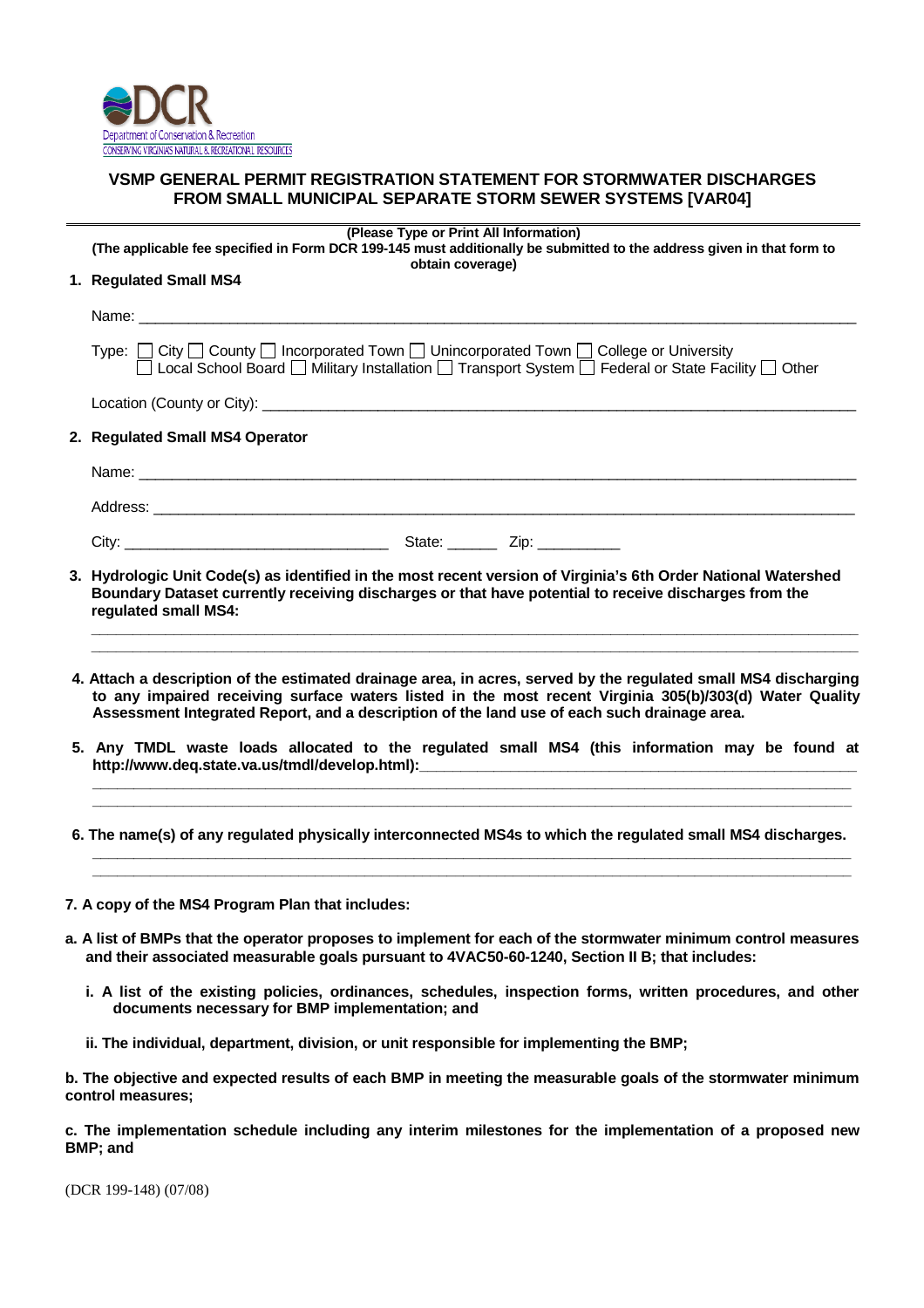**d. The method that will be utilized to determine the effectiveness of each BMP and the program as a whole.**

| 8. List all existing signed agreements between the operator and any applicable third parties where the operator<br>has entered into an agreement in order to implement minimum control measures or portions of minimum control<br>measures. |                                                                                         |  |                                                                                                                                                                                                                                                                                                                                                                                                                                                                                                                                                                                                      |  |  |
|---------------------------------------------------------------------------------------------------------------------------------------------------------------------------------------------------------------------------------------------|-----------------------------------------------------------------------------------------|--|------------------------------------------------------------------------------------------------------------------------------------------------------------------------------------------------------------------------------------------------------------------------------------------------------------------------------------------------------------------------------------------------------------------------------------------------------------------------------------------------------------------------------------------------------------------------------------------------------|--|--|
| elected official as defined in 4VAC50-60-370.                                                                                                                                                                                               |                                                                                         |  | 9. The name, address, telephone number and e-mail address of either the principal executive officer or ranking                                                                                                                                                                                                                                                                                                                                                                                                                                                                                       |  |  |
| representative as defined in 4VAC50-60-370.                                                                                                                                                                                                 |                                                                                         |  | 10. The name, position title, address, telephone number and e-mail address of any duly authorized                                                                                                                                                                                                                                                                                                                                                                                                                                                                                                    |  |  |
|                                                                                                                                                                                                                                             | information including the possibility of fine and imprisonment for knowing violations." |  | 11. Certification: "I certify under penalty of law that this document and all attachments were prepared under my<br>direction or supervision in accordance with a system designed to assure that qualified personnel properly gather and<br>evaluate the information submitted. Based on my inquiry of the person or persons who manage the system or those<br>persons directly responsible for gathering the information, the information submitted is to the best of my knowledge<br>and belief true, accurate, and complete. I am aware that there are significant penalties for submitting false |  |  |
|                                                                                                                                                                                                                                             |                                                                                         |  |                                                                                                                                                                                                                                                                                                                                                                                                                                                                                                                                                                                                      |  |  |
|                                                                                                                                                                                                                                             |                                                                                         |  |                                                                                                                                                                                                                                                                                                                                                                                                                                                                                                                                                                                                      |  |  |
| For Department of Conservation and Recreation Use Only                                                                                                                                                                                      |                                                                                         |  |                                                                                                                                                                                                                                                                                                                                                                                                                                                                                                                                                                                                      |  |  |
|                                                                                                                                                                                                                                             |                                                                                         |  |                                                                                                                                                                                                                                                                                                                                                                                                                                                                                                                                                                                                      |  |  |
|                                                                                                                                                                                                                                             |                                                                                         |  |                                                                                                                                                                                                                                                                                                                                                                                                                                                                                                                                                                                                      |  |  |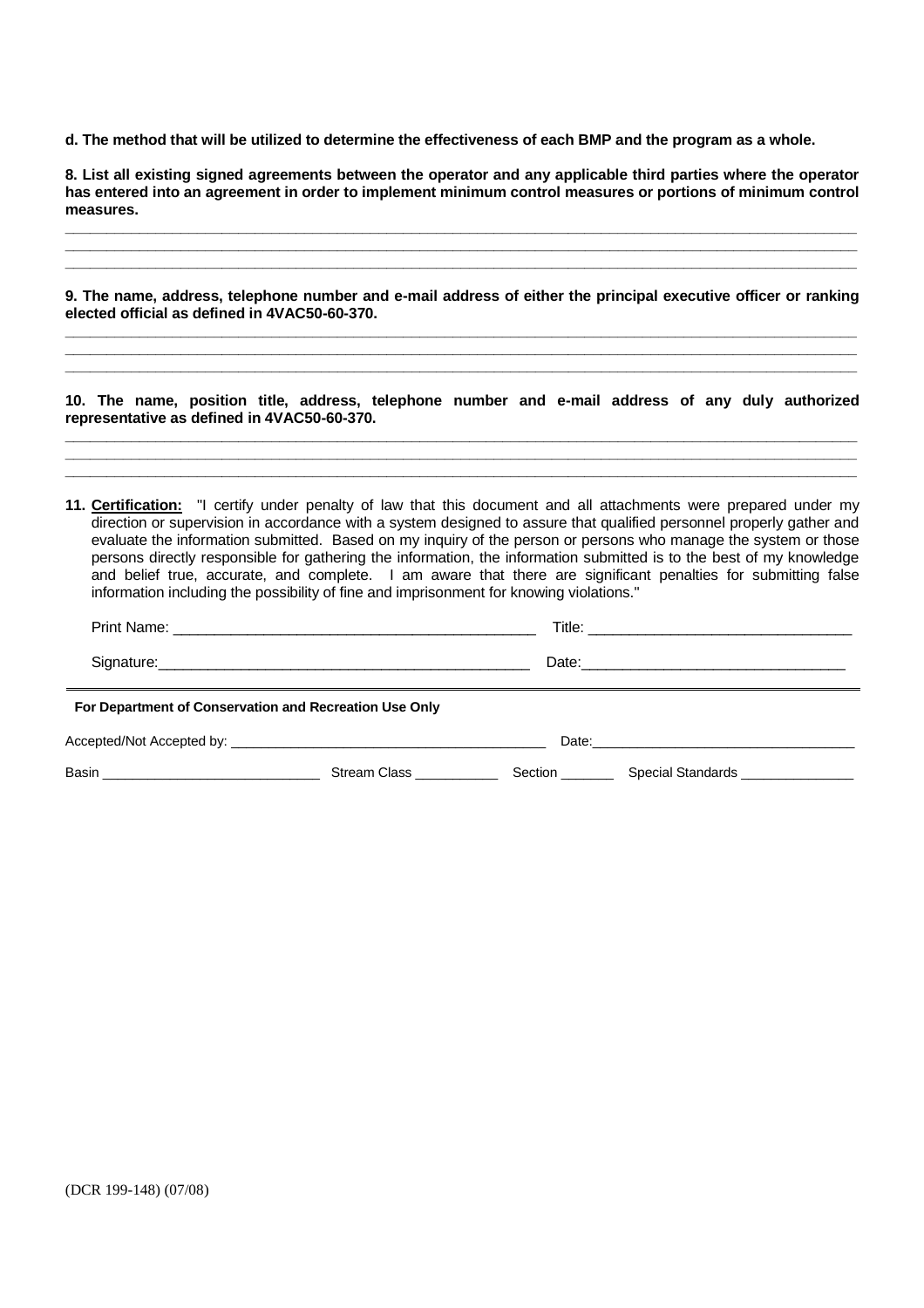

# **INSTRUCTIONS for FORM DCR 199-148**

# **VSMP GENERAL PERMIT REGISTRATION STATEMENT FOR STORMWATER DISCHARGES FROM SMALL MUNICIPAL SEPARATE STORM SEWER SYSTEMS [VAR04]**

### **WHO MUST FILE THE REGISTRATION STATEMENT**

This registration statement must be completed and submitted by any regulated small MS4 requesting coverage under the above general permit for stormwater discharges.

1. Operators are regulated if they operate a small MS4, including but not limited to systems operated by federal, state, and local governments, including the Virginia Department of Transportation; and:

a. The small MS4 is located in an urbanized area as determined by the latest Decennial Census by the Census Bureau. If the small MS4 is not located entirely within an urbanized area, only the portion that is within the urbanized area is regulated; or b. The small MS4 is designated by the Board.

2. An MS4 may be the subject of a petition to the Board to require a VSMP permit for their discharge of stormwater. If the Board determines that an MS4 needs a permit, the owner may use this registration statement to apply for coverage under the above general permit.

### **WHERE TO FILE THE REGISTRATION STATEMENT**

The completed registration statement (with all attachments), a copy of the fee form and a copy of your check should be sent to the DCR's Stormwater Permitting Section in the Division of Soil and Water Conservation. The original fee form, application fee (as specified by Form DCR 199-145), and a copy of the registration statement (without attachments) should be sent to the DCR's Division of Finance, Accounts Payable at the address given on the fee form.

#### **COMPLETENESS**

Complete all items except where indicated in order for your registration statement to be accepted. Attach separate sheets of paper for Item 4 (Impaired Waters Information) and Item 7 (MS4 Program Plan).

# **DEFINITIONS**

"Best management practice (BMP)" means schedules of activities, prohibitions of practices, including both a structural or nonstructural practice, maintenance procedures, and other management practices to prevent or reduce the pollution of surface waters and groundwater systems from the impacts of land-disturbing activities. BMPs also include treatment requirements, operating procedures, and practices to control plant site runoff, spillage or leaks, sludge or waste disposal, or drainage from raw material storage.

"Operator" means the owner or operator of any facility or activity subject to regulation under the VSMP program.

"Small MS4" means all separate storm sewers that are: (1) Owned or operated by the United States, a state, city, town, borough, county, parish, district, association, or other public body (created by or pursuant to state law) having jurisdiction over disposal of sewage, industrial wastes, stormwater, or other wastes, including special districts under state law such as a sewer district, flood control district or drainage district, or similar entity, or an Indian tribe or an authorized Indian tribal organization, or a designated and approved management agency under subsection 208 of the CWA that discharges to surface waters; and (2) Not defined as ''large'' or "medium" municipal separate storm sewer systems, or designated under 4 VAC50-60-380 A 1. This term includes systems similar to separate storm sewer systems in municipalities, such as systems at military bases, large hospital or prison complexes, and highways and other thoroughfares. The term does not include separate storm sewers in very discrete areas, such as individual buildings.

### **LINE BY LINE INSTRUCTIONS**

## **Item 1. Regulated Small MS4**

Provide the name of the regulated small MS4. Check the appropriate type of regulated small MS4

(DCR 199-148) (07/08)

Provide the location (county name or city name) where the small MS4 is located.

#### **Item 2. Regulated Small MS4 Operator**

Provide the name of the operator of the regulated small MS4. Provide the small MS4 operator's address. Provide the small MS4 operator's city, state and zip code.

# **Item 3. Receiving Waters**

Provide the Hydrologic Unit Codes as identified in the most recent version of Virginia's 6th Order National Watershed Boundary Dataset currently receiving discharges or that have potential to receive discharges from the regulated small MS4. An interactive map is available on-line at

http://www.dcr.virginia.gov/soil\_&\_water/hu.shtml

### **Item 4. Impaired Waters Information**

Attach a description of the estimated drainage area, in acres, served by the regulated small MS4 discharging to any impaired receiving surface waters listed in the most recent Virginia 305(b)/303(d) Water Quality Assessment Integrated Report, and a description of the land use of each such drainage area**.**

#### **Item 5. TMDL Waste Load Allocations**

Provide any TMDL waste loads allocated to the regulated small MS4. This information may be found at: http://www.deq.state.va.us/tmdl/develop.html.

### **Item 6. Discharges to Physically Interconnected MS4s**

List the name(s) of any regulated physically interconnected MS4s to which the regulated small MS4 discharges.

## **Item 7. MS4 Program Plan**

Attach a copy of the **MS4 Program Plan** that includes: a. A list of BMPs that the operator proposes to implement for each of the stormwater minimum control measures and their associated measurable goals pursuant to 4VAC50-60-1240, Section II B; that includes:

i. A list of the existing policies, ordinances, schedules, inspection forms, written procedures, and other documents necessary for BMP implementation; and

ii. The individual, department, division, or unit responsible for implementing the BMP;

b. The objective and expected results of each BMP in meeting the measurable goals of the stormwater minimum control measures; c. The implementation schedule including any interim milestones for the implementation of a proposed new BMP; and

d. The method that will be utilized to determine the effectiveness of each BMP and the program as a whole.

# **Item 8. Signed Third Party Agreements**

List all existing signed agreements between the operator and any applicable third parties where the operator has entered into an agreement in order to implement minimum control measures or portions of minimum control measures.

### **Item 9. Principal Executive Officer or Ranking Elected Official**

Provide the name, address, telephone number and e-mail address of either the principal executive officer or ranking elected official as defined in 4VAC50-60-370**.**

#### **10. Duly Authorized Representative**

Provide the name, position title, address, telephone number and email address of any duly authorized representative as defined in 4VAC50-60-370.